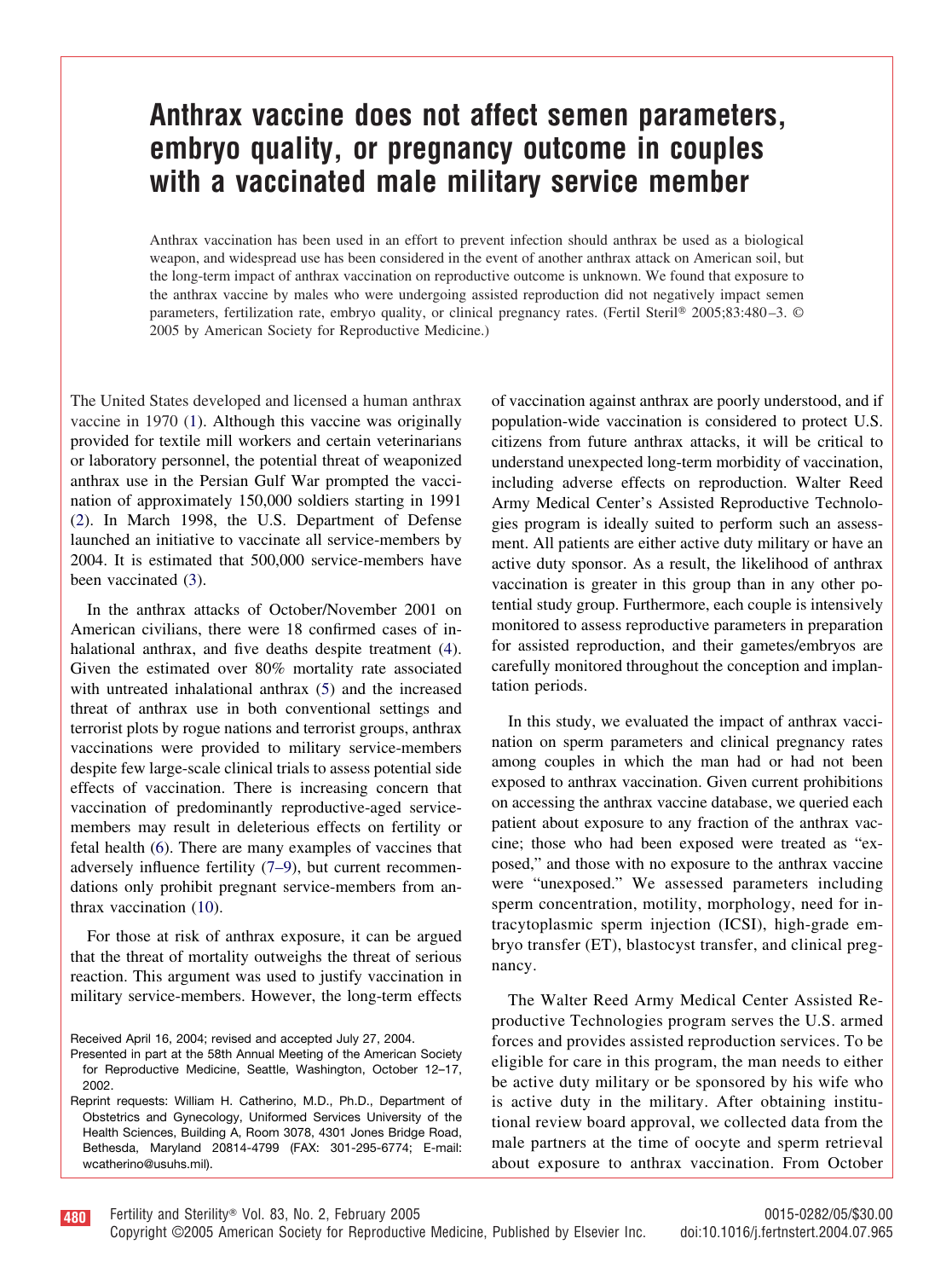| <b>Report Documentation Page</b>                                                                                                                                                                                                                                                                                                                                                                                                                                                                                                                                                                                                                                                                                                                                                                                                                                   |                                      |                              |                                |                                                    | Form Approved<br>OMB No. 0704-0188        |  |
|--------------------------------------------------------------------------------------------------------------------------------------------------------------------------------------------------------------------------------------------------------------------------------------------------------------------------------------------------------------------------------------------------------------------------------------------------------------------------------------------------------------------------------------------------------------------------------------------------------------------------------------------------------------------------------------------------------------------------------------------------------------------------------------------------------------------------------------------------------------------|--------------------------------------|------------------------------|--------------------------------|----------------------------------------------------|-------------------------------------------|--|
| Public reporting burden for the collection of information is estimated to average 1 hour per response, including the time for reviewing instructions, searching existing data sources, gathering and<br>maintaining the data needed, and completing and reviewing the collection of information. Send comments regarding this burden estimate or any other aspect of this collection of information,<br>including suggestions for reducing this burden, to Washington Headquarters Services, Directorate for Information Operations and Reports, 1215 Jefferson Davis Highway, Suite 1204, Arlington<br>VA 22202-4302. Respondents should be aware that notwithstanding any other provision of law, no person shall be subject to a penalty for failing to comply with a collection of information if it<br>does not display a currently valid OMB control number. |                                      |                              |                                |                                                    |                                           |  |
| 1. REPORT DATE<br>27 JUL 2004                                                                                                                                                                                                                                                                                                                                                                                                                                                                                                                                                                                                                                                                                                                                                                                                                                      |                                      | 2. REPORT TYPE               |                                | <b>3. DATES COVERED</b>                            | 00-00-2004 to 00-00-2004                  |  |
| <b>4. TITLE AND SUBTITLE</b>                                                                                                                                                                                                                                                                                                                                                                                                                                                                                                                                                                                                                                                                                                                                                                                                                                       |                                      |                              |                                |                                                    | <b>5a. CONTRACT NUMBER</b>                |  |
| Anthrax vaccine does not affect semen parameters, embryo quality, or<br>pregnancy outcome in couples with a vaccinated male military service                                                                                                                                                                                                                                                                                                                                                                                                                                                                                                                                                                                                                                                                                                                       |                                      |                              |                                |                                                    | <b>5b. GRANT NUMBER</b>                   |  |
| member                                                                                                                                                                                                                                                                                                                                                                                                                                                                                                                                                                                                                                                                                                                                                                                                                                                             |                                      |                              |                                |                                                    | 5c. PROGRAM ELEMENT NUMBER                |  |
| 6. AUTHOR(S)                                                                                                                                                                                                                                                                                                                                                                                                                                                                                                                                                                                                                                                                                                                                                                                                                                                       |                                      |                              |                                | <b>5d. PROJECT NUMBER</b>                          |                                           |  |
|                                                                                                                                                                                                                                                                                                                                                                                                                                                                                                                                                                                                                                                                                                                                                                                                                                                                    |                                      |                              |                                | <b>5e. TASK NUMBER</b>                             |                                           |  |
|                                                                                                                                                                                                                                                                                                                                                                                                                                                                                                                                                                                                                                                                                                                                                                                                                                                                    |                                      |                              |                                | <b>5f. WORK UNIT NUMBER</b>                        |                                           |  |
| 7. PERFORMING ORGANIZATION NAME(S) AND ADDRESS(ES)<br>Uniformed Services University of the Health Sciences, Department of<br><b>Obstetrics and Gynecology, 4301 Jones Bridge</b><br>Road, Bethesda, MD, 20814-4799                                                                                                                                                                                                                                                                                                                                                                                                                                                                                                                                                                                                                                                 |                                      |                              |                                | 8. PERFORMING ORGANIZATION<br><b>REPORT NUMBER</b> |                                           |  |
| 9. SPONSORING/MONITORING AGENCY NAME(S) AND ADDRESS(ES)                                                                                                                                                                                                                                                                                                                                                                                                                                                                                                                                                                                                                                                                                                                                                                                                            |                                      |                              |                                | 10. SPONSOR/MONITOR'S ACRONYM(S)                   |                                           |  |
|                                                                                                                                                                                                                                                                                                                                                                                                                                                                                                                                                                                                                                                                                                                                                                                                                                                                    |                                      |                              |                                |                                                    | 11. SPONSOR/MONITOR'S REPORT<br>NUMBER(S) |  |
| 12. DISTRIBUTION/AVAILABILITY STATEMENT<br>Approved for public release; distribution unlimited                                                                                                                                                                                                                                                                                                                                                                                                                                                                                                                                                                                                                                                                                                                                                                     |                                      |                              |                                |                                                    |                                           |  |
| <b>13. SUPPLEMENTARY NOTES</b>                                                                                                                                                                                                                                                                                                                                                                                                                                                                                                                                                                                                                                                                                                                                                                                                                                     |                                      |                              |                                |                                                    |                                           |  |
| 14. ABSTRACT                                                                                                                                                                                                                                                                                                                                                                                                                                                                                                                                                                                                                                                                                                                                                                                                                                                       |                                      |                              |                                |                                                    |                                           |  |
| <b>15. SUBJECT TERMS</b>                                                                                                                                                                                                                                                                                                                                                                                                                                                                                                                                                                                                                                                                                                                                                                                                                                           |                                      |                              |                                |                                                    |                                           |  |
| 16. SECURITY CLASSIFICATION OF:                                                                                                                                                                                                                                                                                                                                                                                                                                                                                                                                                                                                                                                                                                                                                                                                                                    | 17. LIMITATION OF<br><b>ABSTRACT</b> | 18. NUMBER<br>OF PAGES       | 19a. NAME OF                   |                                                    |                                           |  |
| a. REPORT<br>unclassified                                                                                                                                                                                                                                                                                                                                                                                                                                                                                                                                                                                                                                                                                                                                                                                                                                          | b. ABSTRACT<br>unclassified          | c. THIS PAGE<br>unclassified | Same as<br><b>Report (SAR)</b> | 4                                                  | <b>RESPONSIBLE PERSON</b>                 |  |

**Standard Form 298 (Rev. 8-98)**<br>Prescribed by ANSI Std Z39-18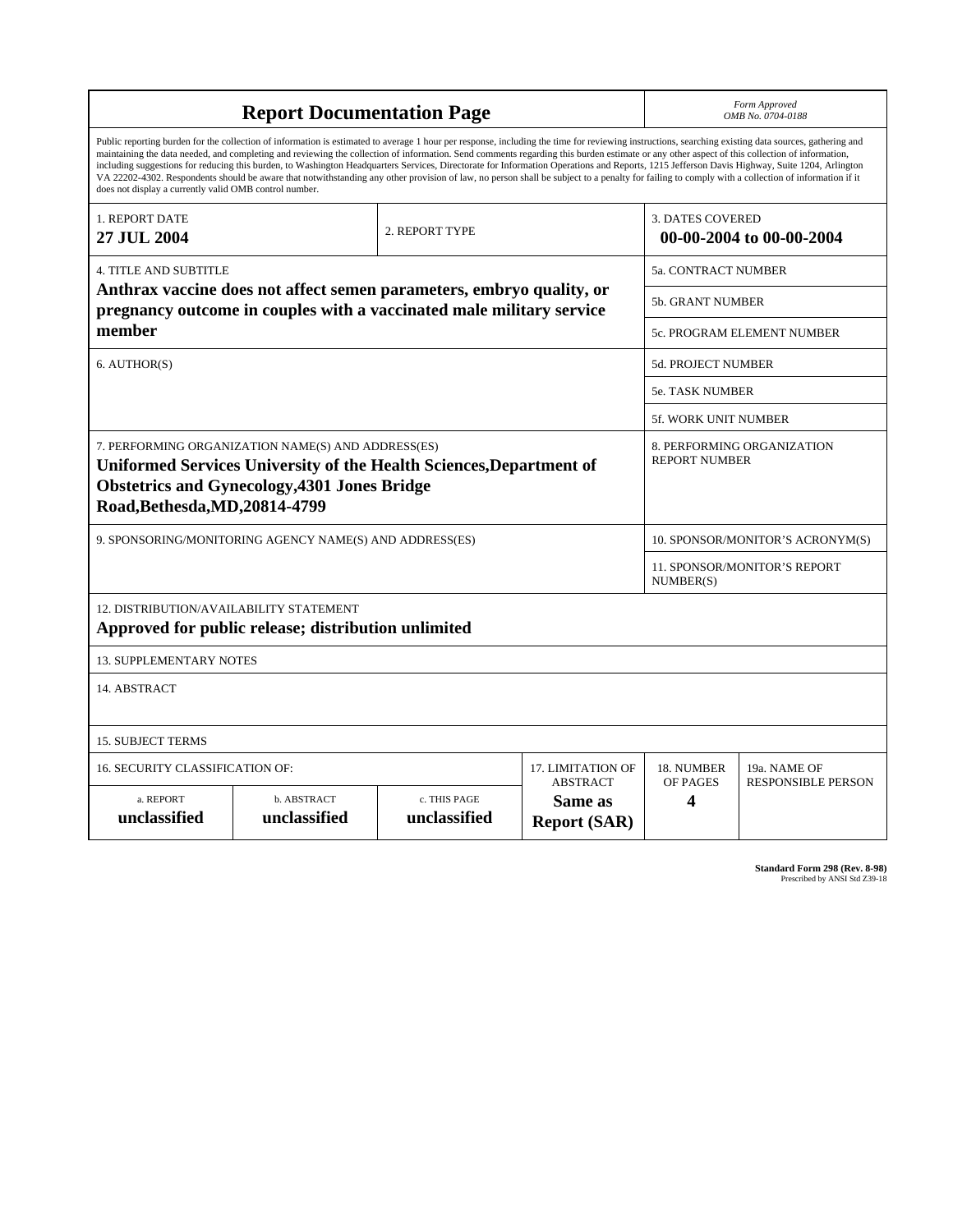## **TABLE 1**

## **Patient and fertility characteristics.**

|                                                                 | <b>Anthrax vaccine</b> | No anthrax vaccine |  |  |  |
|-----------------------------------------------------------------|------------------------|--------------------|--|--|--|
| <b>Characteristic</b>                                           | exposure               | exposure           |  |  |  |
| <b>Number</b>                                                   | 254                    | 791                |  |  |  |
| Age $(y)$                                                       | $34.8 \pm 5.0$         | $35.9 \pm 6.5$     |  |  |  |
| Couple diagnosis                                                |                        |                    |  |  |  |
| Anovulation                                                     | 17 (6.7%)              | 51 (6.4%)          |  |  |  |
| Endometriosis                                                   | 27 (10.7%)             | 71 (9.0%)          |  |  |  |
| Male factor <sup>a</sup>                                        | 49 (19.4%)             | 223 (28.2%)        |  |  |  |
| Tubal factor <sup>a</sup>                                       | 122 (48.0%)            | 278 (35.2%)        |  |  |  |
| Unexplained                                                     | 38 (15.1%)             | 168 (21.2%)        |  |  |  |
| Other                                                           | $1(0.4\%)$             | $0(0\%)$           |  |  |  |
| Mean semen concentration (million/mL)                           | $74.2 \pm 48.3$        | $77.5 \pm 54.9$    |  |  |  |
| Total motile (million)                                          | $81.5 \pm 50.5$        | $81.7 \pm 56.8$    |  |  |  |
| Morphology                                                      |                        |                    |  |  |  |
| $<$ 4%                                                          | 6.6%                   | 7.5%               |  |  |  |
| $5 - 14%$                                                       | 68.3%                  | 62.5%              |  |  |  |
| >14%                                                            | 25.1%                  | 30.0%              |  |  |  |
| ICSI (%)                                                        | 85 (33.5%)             | 274 (34.7%)        |  |  |  |
| Normal fertilization per number of mature oocytes               | 71.0%                  | 72.2%              |  |  |  |
| High-grade day 3 embryo transferred                             | 163 (64.2%)            | 501 (63.3%)        |  |  |  |
| Day-5 embryo transferred <sup>b</sup>                           | 53 (20.9%)             | 115 (14.5%)        |  |  |  |
| Clinical pregnancy                                              | 126 (49.6%)            | 363 (45.9%)        |  |  |  |
| $P$ <.01 by chi-square analysis with Bonferroni correction.     |                        |                    |  |  |  |
| $P = 0.0507$ by chi-square analysis with Bonferroni correction. |                        |                    |  |  |  |

*Catherino. Male gametes unharmed by anthrax vaccine. Fertil Steril 2005.*

1999 to December 2003, we assessed the impact of the changes in male gametes due to anthrax vaccine exposure with women who had an adequate stimulation experience. We evaluated all data retrospectively. The sample size was determined by the interval of study and not by power analysis, and included 254 males who stated that they had received anthrax vaccination and 791 males who denied vaccination.

All men underwent semen analysis as described above, using Kruger's strict criteria [\(11\)](#page-4-0). On the day of oocyte retrieval, men provided a semen sample via a medically determined method (masturbation, microsurgical epididymal sperm aspiration, or testicular sperm aspiration). If the spermatozoa concentration was adequate, they were capacitated and combined with oocytes at a ratio of 100,000:1. If concentrations were inadequate, ICSI was performed. All women underwent pituitary desensitization followed by controlled ovarian hyperstimulation, as previously described elsewhere [\(12\)](#page-4-0). The clinical pregnancy rate was defined as the observation of an intrauterine fetal pole with cardiac activity at 6 to 7 weeks' gestation. Data on age, semen parameters, fertilization, requirement for ICSI, embryos transferred, and clinical pregnancy rates were recorded.

Two sample Student's *t*-test or chi-square test were used to compare if there was a statistically significant difference between men exposed to anthrax vaccination and those who were unexposed for a continuous or categorical outcome, if applicable. If a statistical significance existed, multiple comparisons were evaluated with Bonferroni adjustment. A significance level of 5% was set for each statistical test. The SAS statistical software package (SAS Institute, Inc., Cary, NC) was used to perform the statistical analysis.

To evaluate the impact of anthrax vaccination on the male fertility, we compared characteristics of the men, the couples, the fertilization, and the outcome of fertilization (Table 1). We found that there was no difference in mean age between the exposed and unexposed groups. However, tubal factor infertility was a more common diagnosis in the exposed group  $(48.0\% \text{ vs. } 35.2\%)$ , and the diagnosis of male factor infertility was less common (19.4% vs. 28.2%). These differences reached statistical significance. There was no statistical difference in the percentage of anovulatory, endometriosis, or unexplained infertility diagnoses between the two groups. There was no statistically significant difference between exposed and unexposed men in these standard criteria: mean concentration, total motile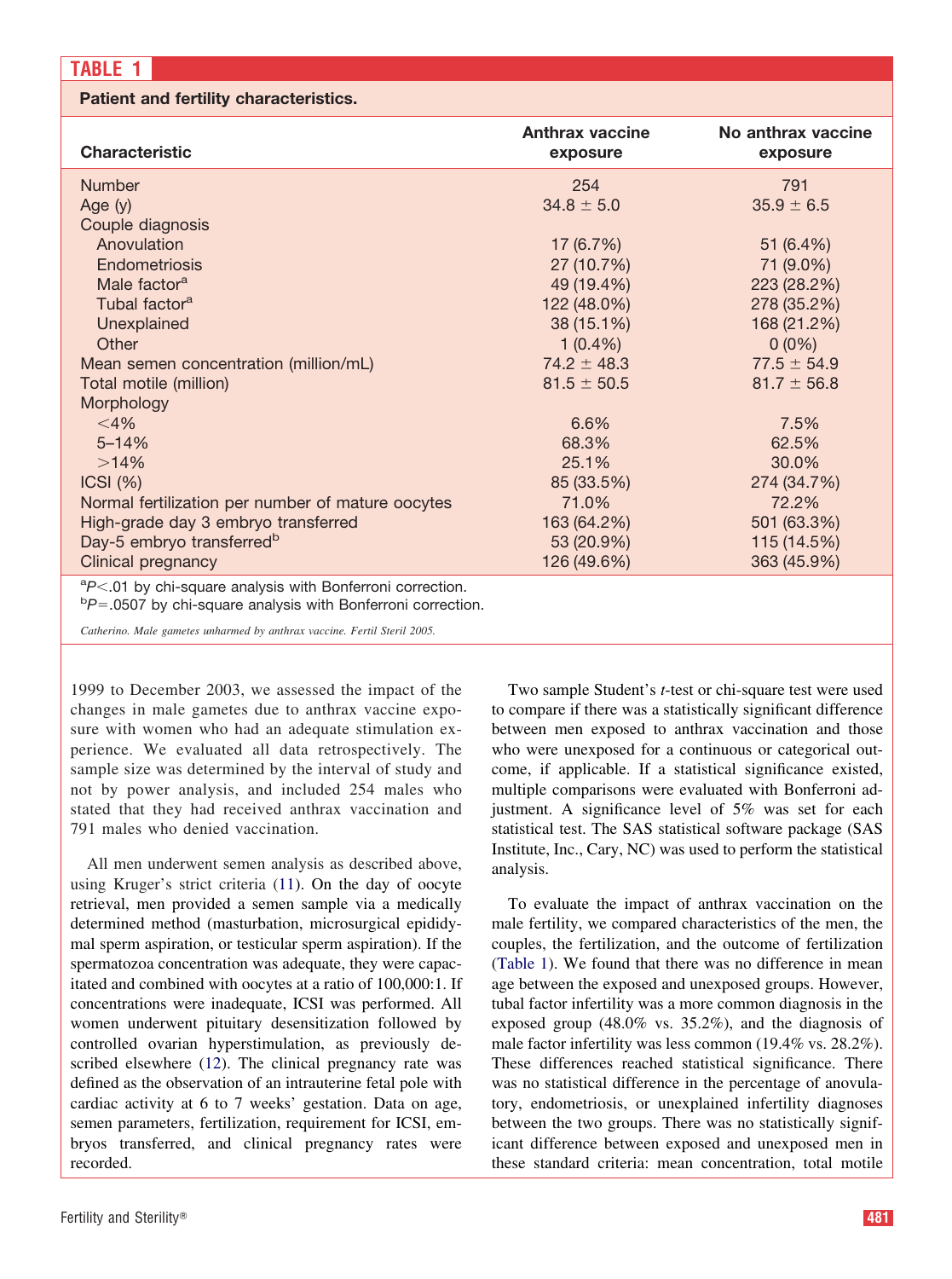concentration per sample, or morphology. In addition, there was no statistically significant difference in the requirement for ICSI or the percentage of two pronuclei embryos that were produced when the gametes were combined. Finally, exposed men had a trend toward more blastocysts (20.9% vs.  $14.5\%$ ,  $P = .0507$ ), but there were no statistically significant differences in clinical pregnancy rates. These results suggest that anthrax vaccination did not statistically alter fertility characteristics in the men who were undergoing assisted reproduction.

For men treated at Walter Reed who were part of couples undergoing assisted reproduction, anthrax vaccination did not appear to worsen reproductive parameters. Men exposed to anthrax vaccination were not more likely to undergo ICSI, and embryo quality was no worse when compared with those men who had not been exposed.

Although we have access to the largest population of patients who have been exposed to anthrax vaccination, it could be argued that anthrax vaccination may have a small detrimental effect on clinical pregnancy rates that could only be identified by sampling a larger patient population. It is preferable to perform an a priori power calculation before performing an experiment, so we were limited by the inability to control which patients had received anthrax vaccinations and which patients were receiving infertility care (two distinct but overlapping populations). To assess the level of confidence we could have in our results, we therefore performed a post hoc power analysis to determine the number of patients needed to detect a clinically relevant decrement in clinical pregnancy rate. To identify a 5% decrease in clinical pregnancy rate with a power of 80% and an alpha of 0.05 given the data that we have collected for this study, we would need to evaluate 1,605 patients who have received anthrax vaccination and 1,605 patients who have not. To confirm the 2% difference in clinical pregnancy rates between exposed and unexposed men, we would need to recruit over 10,000 patients per group. Given the limits of patient accrual (couples undergoing ET who have a male service-member who received anthrax vaccination), our results suggest that anthrax vaccination of men does not alter semen parameters, fertilization, or clinical pregnancy rates.

Although our study suggested no clear adverse effect of anthrax vaccination upon male gametes, there were several limitations. It would be optimal to perform such a study in a randomized, prospective, double-blind design, but such a study would not be feasible because of the constraints of sample size (as demonstrated by post hoc analysis) and randomization of vaccine exposure as well as infertility treatment. A retrospective cohort analysis is limited by multiple biases, but our results do provide some insight into the impact of anthrax vaccination on fertility parameters in male service-members. We also depended on self-reporting of anthrax vaccine exposure. It is possible that some men

denied anthrax vaccine exposure when, in fact, they had been exposed, or vice-versa. This possibility could have confounded the control group, although it would be unlikely to change the final results. In such a case, it would be expected that relative risk ultimately would approach unity if admitted anthrax exposure was unrelated to actual exposure. To examine the impact of confirmed vaccine exposure with fertility parameters, in the future we plan to obtain data from the vaccine database on both vaccine exposure and number of injections of vaccine. In addition, we plan to assess the impact of anthrax vaccination on female reproductive parameters.

*Acknowledgments* The authors thank Dr. Lynnette Scott, Dr. Cynthia Murdock, Dr. Ruben Alvero, Kerry Polson, Dr. Aidita James, Sasha Hennessey, Dr. Brett Reggio, Donna Hoover, Darshana Naik, and Stephanie Hosid for professional support.

William H. Catherino, M.D., Ph.D.<sup>a,b,c</sup> Andrew Levi, M.D.<sup>a,b,c</sup> Tzu-Cheg Kao, Ph.D.<sup>d</sup> Mark P. Leondires, M.D.<sup>b</sup> Jeffrey McKeeby, M.D.<sup>b</sup> James H. Segars, M.D.<sup>a,b,c</sup> *<sup>a</sup> Uniformed Services University of the Health Sciences Department of Obstetrics and Gynecology; <sup>b</sup> Combined Federal Program in Reproductive Endocrinology; <sup>c</sup> Pediatric and Reproductive Endocrinology Branch, National Institute of Child Health and Human Development, National Institutes of Health; and <sup>d</sup> Uniformed Services University of the*

*Health Sciences Department of Biostatistics, Bethesda, Maryland*

## **REFERENCES**

- 1. Puziss M, Manning LC, Lynch JW, Barclay E, Abelow I, Wright GG. Large-scale production of protective antigen of *Baccilus anthracis* in anaerobic cultures. Appl Microbiol 1963;11:330–4.
- 2. Friedlander AM, Pittman PR, Parker GW. Anthrax vaccine: evidence for safety and efficacy against inhalational anthrax. JAMA 1999;282:  $2104-6$ .
- 3. Immunization Compliance Reporting System. Defense Enrollment Eligibility Registry System, Monterey, CA. Defense Manpower Data Center, October, 2000.
- 4. Bartlett JG, Inglesby TV, Borio L. Management of anthrax. Clin Infect Dis 2002;35:851–8.
- 5. Inglesby T, Henderson D, Bartlett J, Ascher MS, Eitzen E, Friedlander AM, et al. Anthrax as a biological weapon: medical and public health management. JAMA 1999;281:1735–45.
- 6. Wiesen AR, Littell C. Relationship between prepregnancy anthrax vaccination and pregnancy and birth outcomes among US Army women. JAMA 2002;287:1556–60.
- 7. Dirnhofer S, Berger P. Vaccination for birth control. Int Arch Allergy Immunol 1995;108:350–4.
- 8. Schrater AF. Immunization to regulate fertility: biological and cultural frameworks. Soc Sci Med 1995;41:657–71.
- 9. Delves PJ, Lund T, Roitt IM. Future prospects for vaccines to control fertility. Trends Immunol 2002;23:220–1.
- 10. Cefalo RC. Relationship between prepregnancy anthrax vaccination